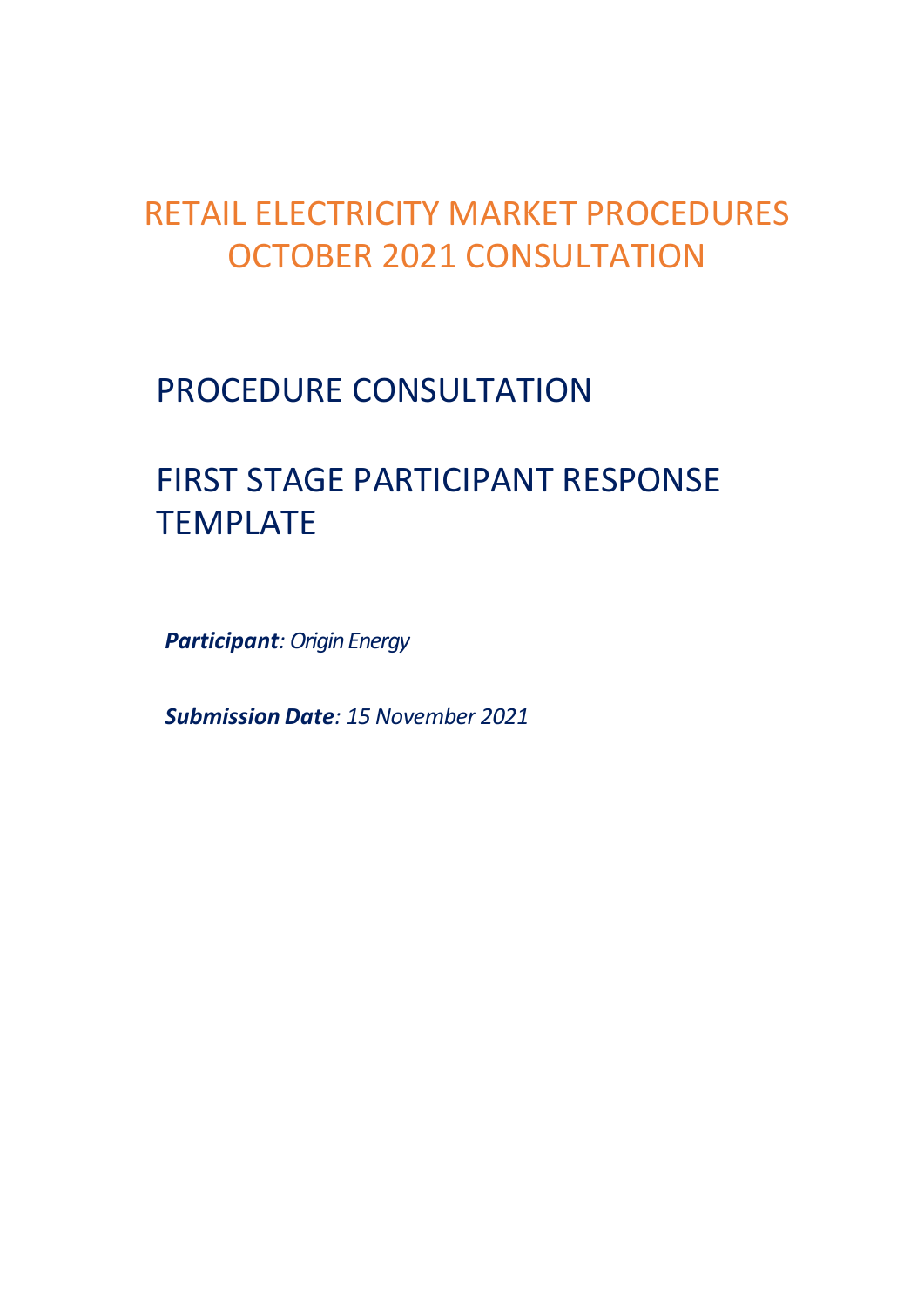## Table of Contents

| 1.  |                                                                                                   |  |
|-----|---------------------------------------------------------------------------------------------------|--|
| 2.  |                                                                                                   |  |
| 3.  |                                                                                                   |  |
| 4.  |                                                                                                   |  |
| 5.  |                                                                                                   |  |
| 6.  |                                                                                                   |  |
| 7.  |                                                                                                   |  |
| 8.  |                                                                                                   |  |
| 9.  | MSATS Procedures: Consumer Administration and Transfer Solution (CATS) Procedure Principles and   |  |
| 10. | MSATS Procedures: Procedure for the Management of Wholesale, Interconnector, Generator and Sample |  |
| 11. |                                                                                                   |  |
| 12. |                                                                                                   |  |
| 13. |                                                                                                   |  |
| 14. | Retail Electricity Market Procedures - Glossary and Framework (Glossary/Framework) 10             |  |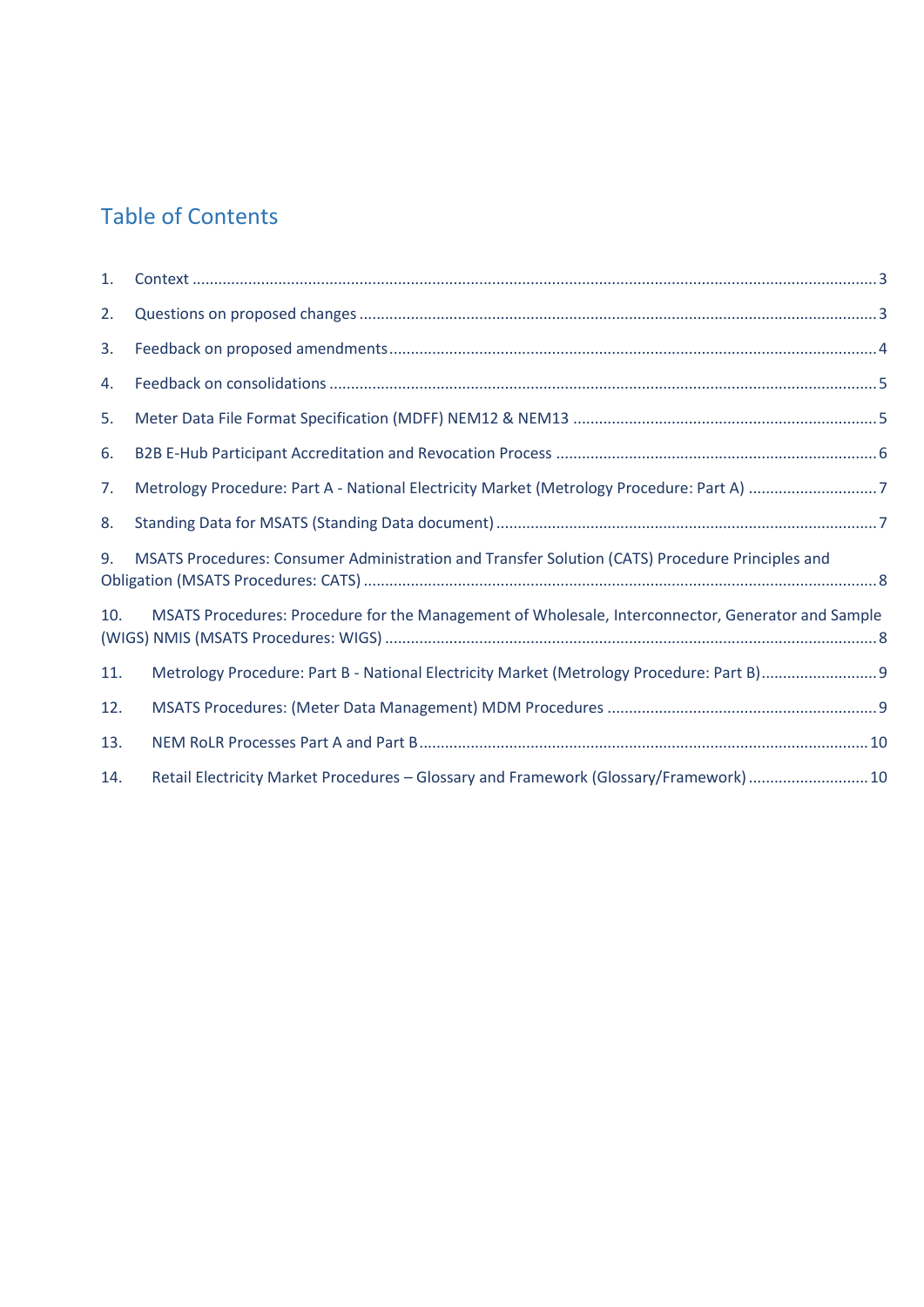#### **1. Context**

This template is to assist stakeholders in giving feedback about the changes detailed in the initial draft procedures associated with the Retail Electricity Market Procedures October 2021 consultation.

The changes being proposed are because of NER rule changes which have occurred requiring changes to AEMO's Retail Electricity Market Procedures and the following proposed changes by proponents and AEMO to implement recommended process improvements.

#### **2. Questions on proposed changes**

<span id="page-2-1"></span><span id="page-2-0"></span>

| <b>Heading</b>                                                                                                                                                                                                                                                                                                        | <b>Participant Comments</b>                                                                                                                                                                  |
|-----------------------------------------------------------------------------------------------------------------------------------------------------------------------------------------------------------------------------------------------------------------------------------------------------------------------|----------------------------------------------------------------------------------------------------------------------------------------------------------------------------------------------|
| Does your organisation support the proposals contained in the Issues Paper? If not,<br>please specify areas in which your organisation disputes AEMO's assessment (include<br>ICF reference number) of the proposal and include information that supports your<br>rationale why you do not support AEMO's assessment. | Origin is supportive of these changes.                                                                                                                                                       |
| Are there better options to accommodate the change proposals that better achieve the<br>required objectives? What are the pros and cons of these options? How would they be<br>implemented?                                                                                                                           | No comments                                                                                                                                                                                  |
| What are the main challenges in adopting these proposed changes? How should these<br>challenges be addressed?                                                                                                                                                                                                         | No comments                                                                                                                                                                                  |
| Do you have any further questions or comments in relation to the proposals described<br>above?                                                                                                                                                                                                                        | Origin has some questions documented below in the relevant<br>sections.                                                                                                                      |
| Does your organisation have any feedback / suggestions that closely relates to the scope<br>or impacts this consultation, but the nature of the feedback / suggestion warrant further<br>investigations / discussion? If so, please include your feedback / suggestions. Please                                       | Origin broadly supports the proposed changes, with inclusion of<br>NCONUML requirements. This is in line with OE's pending ICF<br>that proposes GPS Latitude and Longitude to be included in |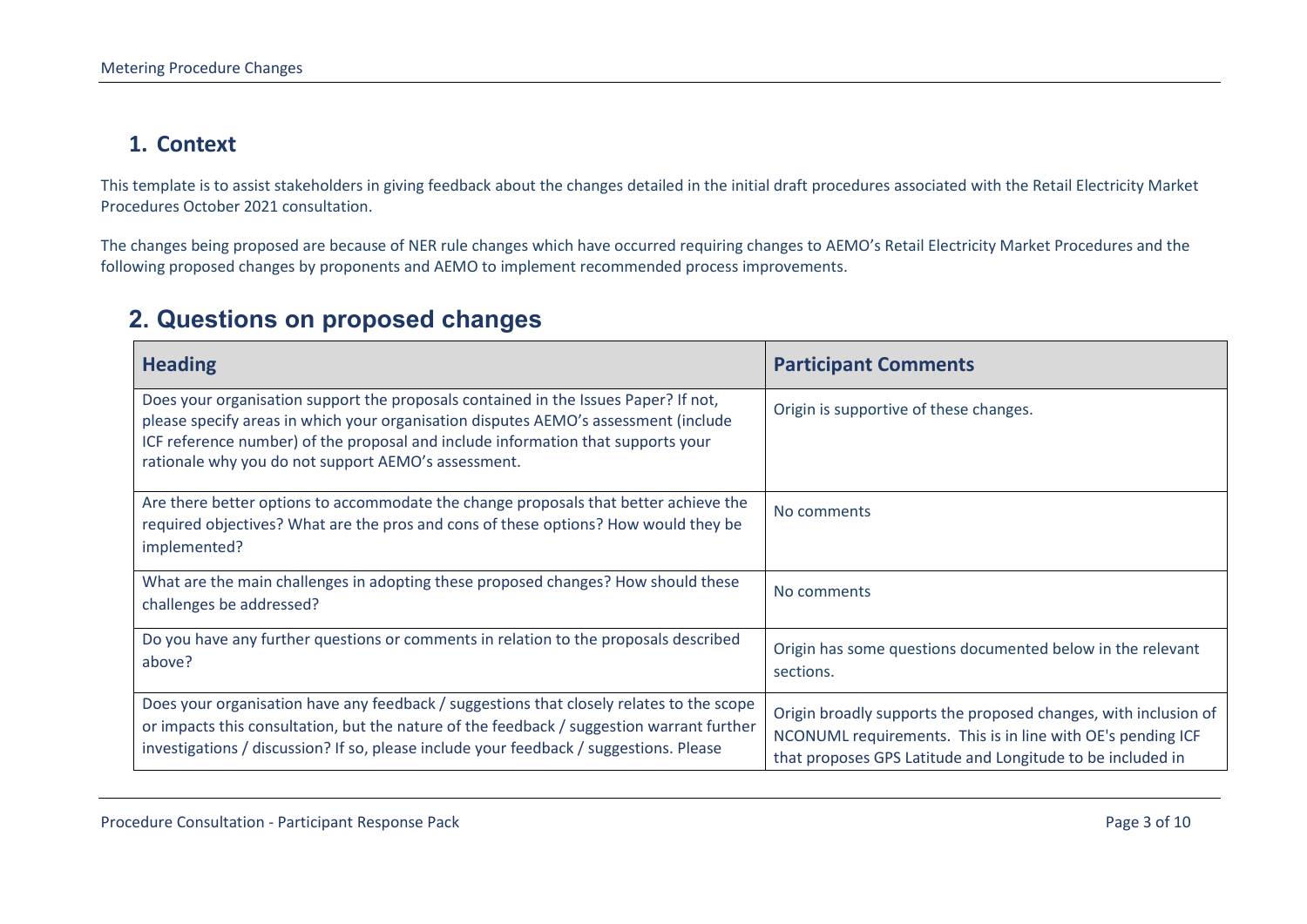| <b>Heading</b>                                                                                                                                                                                                                                                                                       | <b>Participant Comments</b>                        |
|------------------------------------------------------------------------------------------------------------------------------------------------------------------------------------------------------------------------------------------------------------------------------------------------------|----------------------------------------------------|
| note that this feedback will be reviewed by AEMO at a later date, therefore will not be<br>used for this consultation. AEMO will complete a preliminary assessment of the<br>feedback assess the feedback and it may then form part of another consultation or the<br>annual prioritisation process. | MSATS standing data for NCONUML connection points. |

## **3. Feedback on proposed amendments**

<span id="page-3-0"></span>

| <b>Document</b>                                                                                                                                                         | <b>Participant Comments</b>                                                                                                                              |
|-------------------------------------------------------------------------------------------------------------------------------------------------------------------------|----------------------------------------------------------------------------------------------------------------------------------------------------------|
| B2B E-Hub Participant Accreditation and Revocation Process (CIP_045 B2B E-Hub<br><b>Participant Accreditation Procedure Clarification)</b>                              | Origin supports these changes and the efficiencies it will enable.                                                                                       |
| Consumer Administration and Transfer Solution (CATS) Procedure Principles and<br>Obligation (MSATS Procedures: CATS) (CIP_050 NREG and GENERATR NMI<br>Classifications) | Origin supports these changes.                                                                                                                           |
| Meter Data File Format Specification (MDFF) NEM12 & NEM13 (CIP 042 Reason<br>Code)                                                                                      | Origin supports these changes, and also suggests a further amendment<br>to the reason codes (details in section below).                                  |
| Metrology Part A (CIP_046 Clarification of Clause 12.5, CIP_048 Reference to<br>AS60044)                                                                                | Origin supports both of these proposals, however for CIP_046, Origin<br>suggests that there should be some clarification whether NCONMUL is<br>included. |
| Standing Data for MSATS (Standing Data document) (CIP_049 Controlled Load<br>Enumerations, CIP_053 GPS Coordinates Minimum Standard)                                    | Origin supports both of these proposals, however has some questions /<br>suggestions (details in section below).                                         |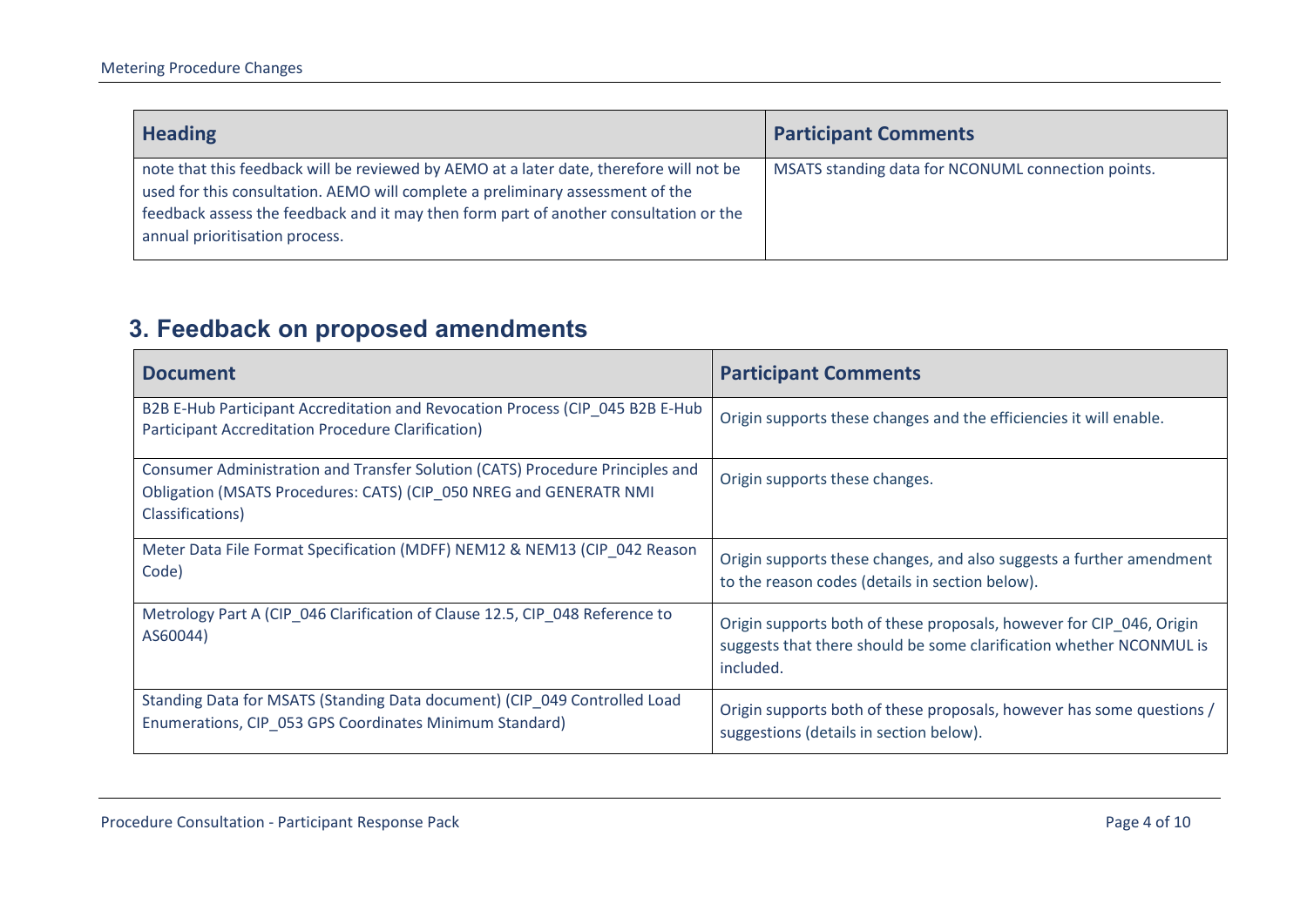#### **4. Feedback on consolidations**

| <b>Document</b>                                                                        | <b>Clause</b> | <b>Participant Comments</b> |
|----------------------------------------------------------------------------------------|---------------|-----------------------------|
| <b>CATS</b>                                                                            |               | <b>Noted</b>                |
| <b>WIGS</b>                                                                            |               | <b>Noted</b>                |
| <b>Metrology Part A</b>                                                                |               | <b>Noted</b>                |
| <b>Metrology Part B</b>                                                                |               | <b>Noted</b>                |
| <b>MSATS Procedures: MDM Procedures</b>                                                |               | <b>Noted</b>                |
| NEM RoLR Processes Part A and Part B                                                   |               | <b>Noted</b>                |
| Retail Electricity Market Procedures - Glossary and Framework (Glossary and Framework) |               | <b>Noted</b>                |
| <b>Standing Data document</b>                                                          |               | <b>Noted</b>                |

## <span id="page-4-0"></span>**5. MDFF NEM12 & NEM13**

<span id="page-4-1"></span>

| <b>Section</b>          | <b>Description</b>                                  | <b>Participant Comments</b>                                                                                                                                    |
|-------------------------|-----------------------------------------------------|----------------------------------------------------------------------------------------------------------------------------------------------------------------|
| Appendix E Reason Codes | Reason codes amended and removed as described above | Origin supports these changes, and also suggests a<br>further update to the reason code 8 (Vacant Premises)<br>to amend the description to advise Meter reader |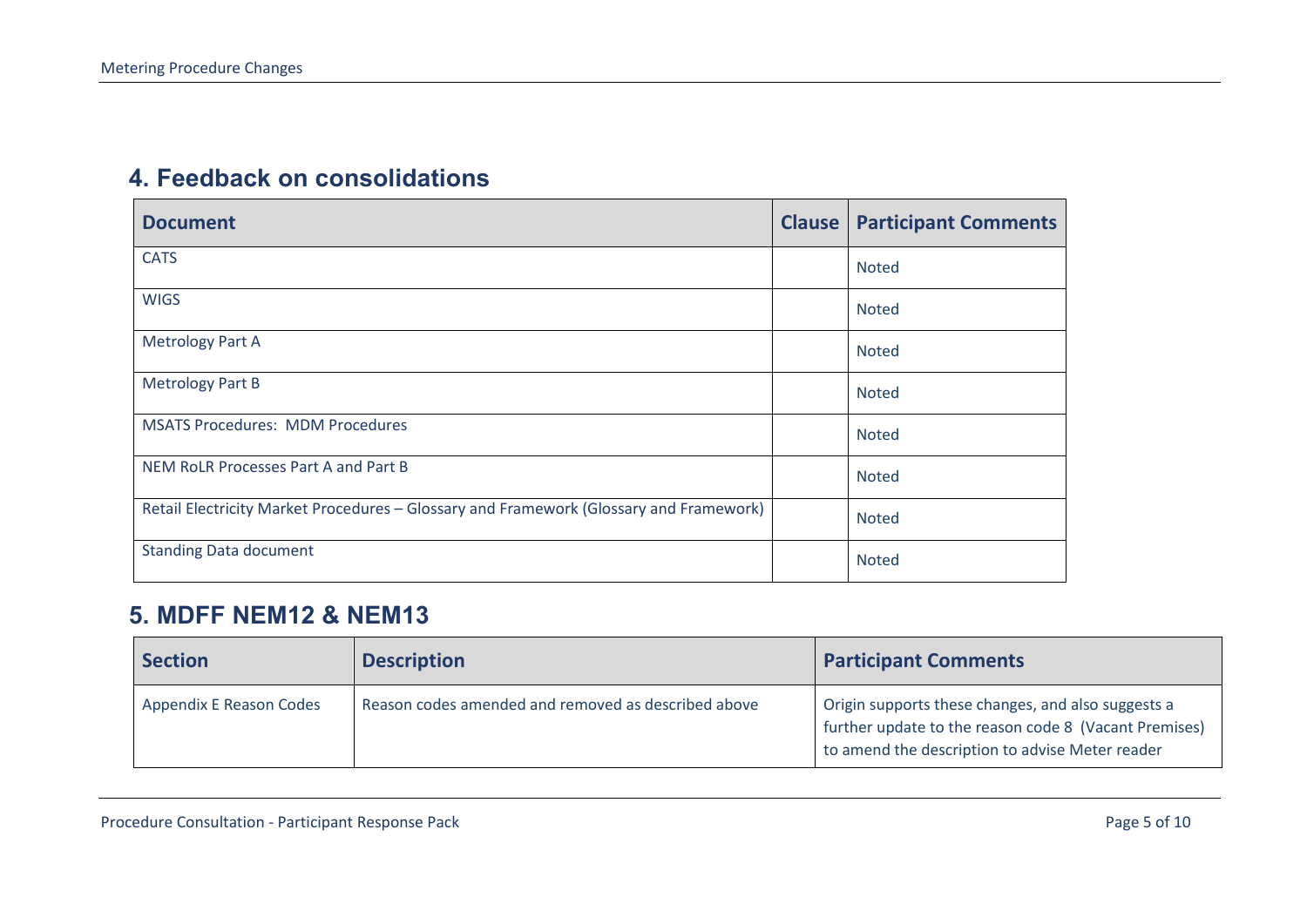| <b>Section</b>                      | <b>Description</b>                                                                      | <b>Participant Comments</b>                                        |
|-------------------------------------|-----------------------------------------------------------------------------------------|--------------------------------------------------------------------|
|                                     |                                                                                         | believes the Site is vacant and was unable to access the<br>meter. |
| Appendix F Obsolete Reason<br>Codes | Reason codes removed from Appendix E to be moved to<br>Appendix F as described as above | Origin Energy supports these changes.                              |

## **6. B2B E-Hub Participant Accreditation and Revocation Process**

<span id="page-5-0"></span>

| <b>Section</b>                               | <b>Description</b>                                                                                                                                                | <b>Participant Comments</b>                                                                                                                      |
|----------------------------------------------|-------------------------------------------------------------------------------------------------------------------------------------------------------------------|--------------------------------------------------------------------------------------------------------------------------------------------------|
| 1.1 Purpose and Scope(c) &<br>(d)            | Change of wording to refer to Appendix B and the B2B eHub<br>Self-Accreditation                                                                                   | Origin supports the change in wording.                                                                                                           |
| 2.4 Pre-Production<br>Assessment General (a) | Replacement of the requirement to test all transactions, to test<br>a subset of transactions.                                                                     | Origin supports this replacement.                                                                                                                |
| 2.5 Applicant System Testing                 | Removal of requirement of Stage 1 testing requirements.<br>Change of wording to align with requirement of testing subset<br>of transactions, not all transactions | Origin supports the removal of the Stage 1 testing<br>requirements and the change of wording.<br>Origin also supports the change of the wording. |
| Appendix B                                   | Removal of the Mandatory/Required column                                                                                                                          | Origin supports the removal of this column.                                                                                                      |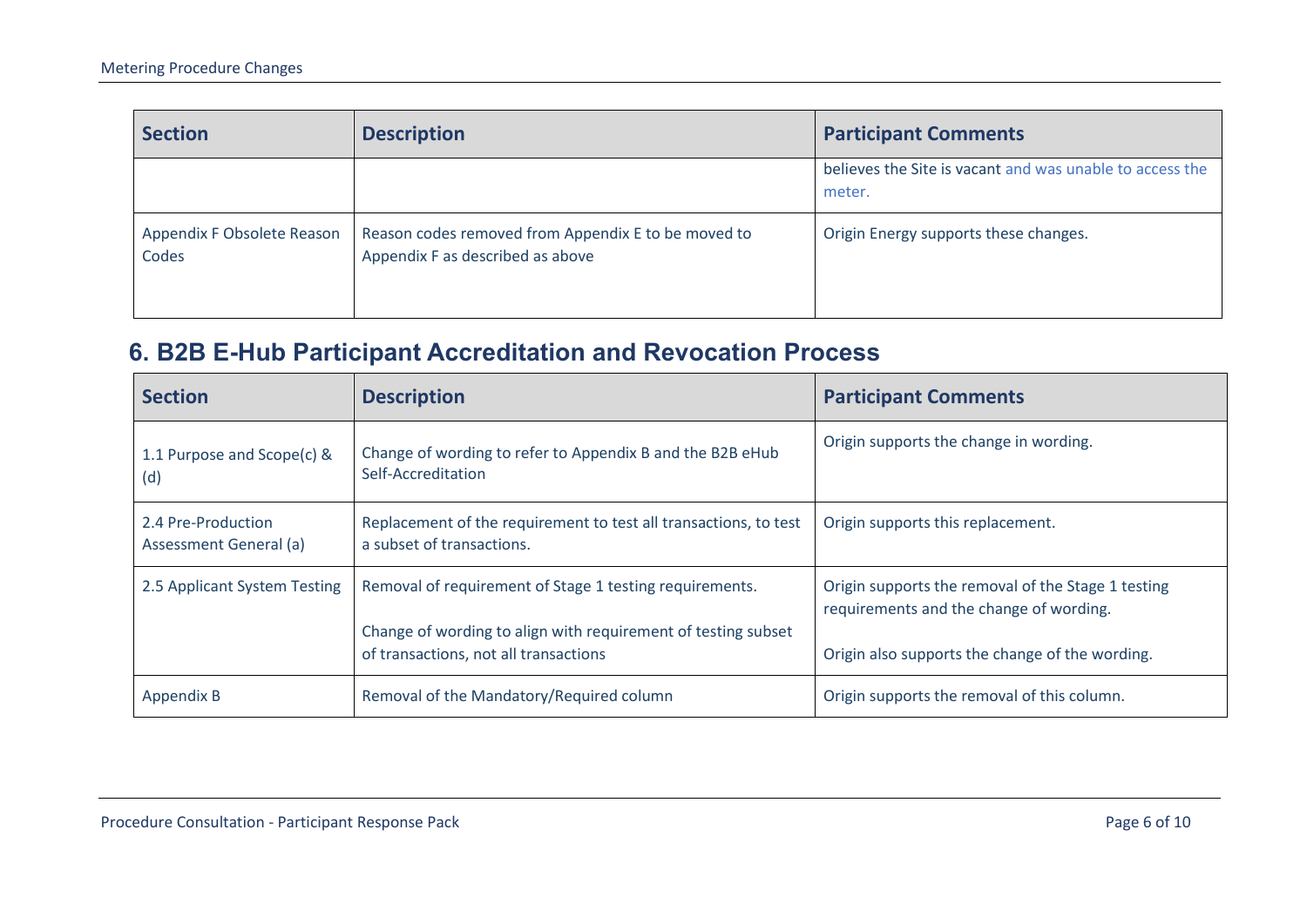## **7. Metrology Procedure: Part A - National Electricity Market (Metrology Procedure: Part A)**

| <b>Section</b>      | <b>Description</b>                                                                                                                               | <b>Participant Comments</b>                                                                                                                            |
|---------------------|--------------------------------------------------------------------------------------------------------------------------------------------------|--------------------------------------------------------------------------------------------------------------------------------------------------------|
| 12.5 title          | Verification of Metering data for whole current Manually Read<br>Metering installations for small customers and Type 7 Metering<br>installations | Origin supports this change.                                                                                                                           |
| 3.1(b)<br>and $(c)$ | CIP 046 Clarification of Metrology Part A Clause 12.5.<br>CIP 048 Reference to AS60044.                                                          | Origin supports both of these changes, however for CIP 046,<br>Origin suggests that there should be some clarification<br>whether NCONMUL is included. |

### **8. Standing Data document**

<span id="page-6-1"></span><span id="page-6-0"></span>

| <b>Section</b> | <b>Description</b>                               | <b>Participant Comments</b>                                                                                                                                      |
|----------------|--------------------------------------------------|------------------------------------------------------------------------------------------------------------------------------------------------------------------|
| Table 17       | CIP 049 Controlled Load Enumerations.            | Origin supports simplification of the change, however notes that further<br>discussion may be required regarding the below points:                               |
|                |                                                  | How will switching between CL options in Qld would be<br>$\overline{\phantom{a}}$<br>identified/reflected                                                        |
|                |                                                  | How will internal meter switching be recognised? Suggestion that 'YES'<br>$\qquad \qquad \blacksquare$<br>should be replaced with 'INT' to assist in clarifying. |
| Table 3        | CIP_053 GPS Coordinates Minimum<br>Requirements. | Origin supports having a minimum and maximum limit documented and<br>suggests that it would be beneficial if this could apply to NCONUML sites also.             |
| Table 6        | Connection configuration clarification.          | Origin supports this change, however also suggests that it would be beneficial<br>to include the meter type and element on the meter level information. This     |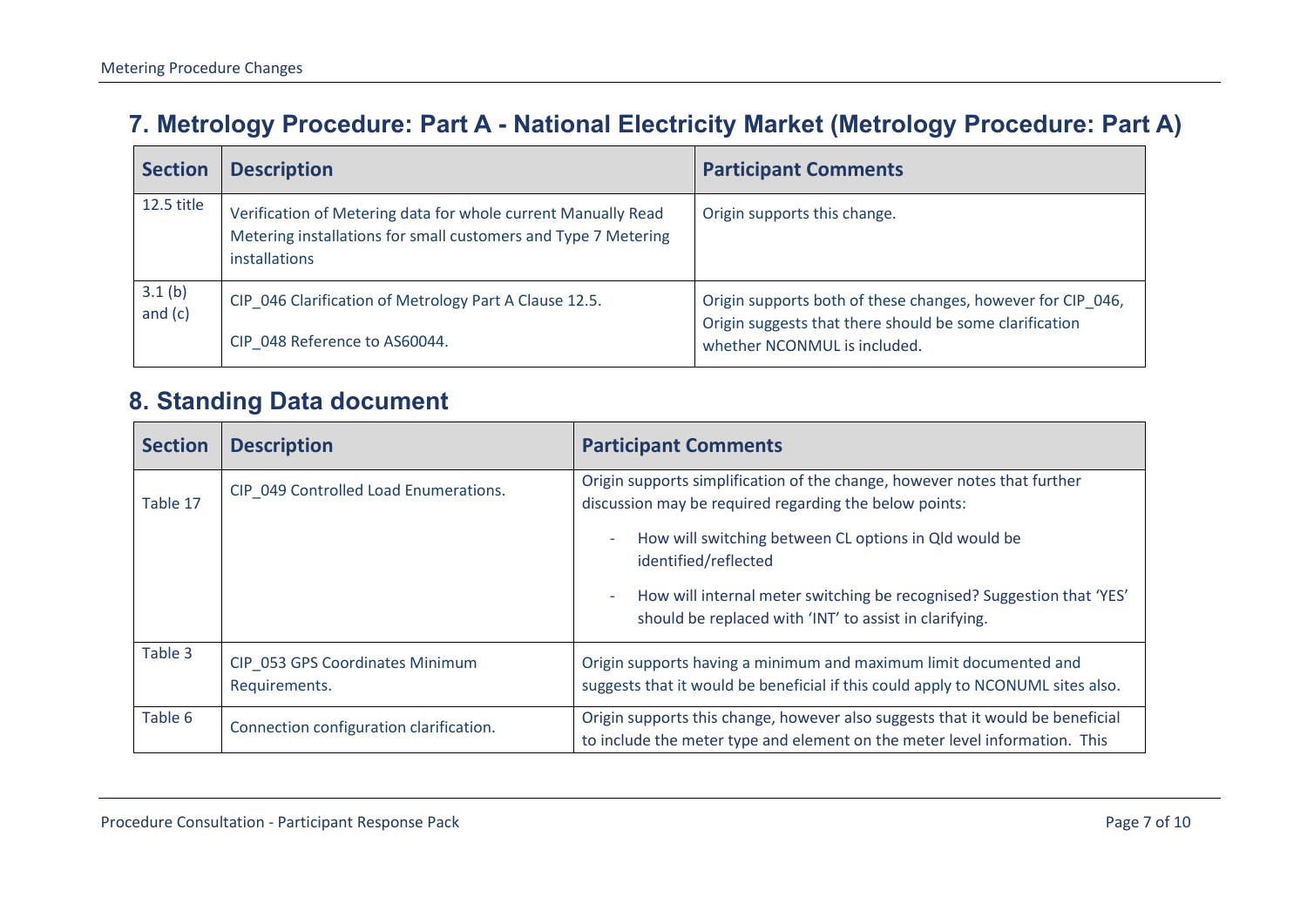| <b>Section</b>  | <b>Description</b>        | <b>Participant Comments</b>                                                                                                                                                                                             |
|-----------------|---------------------------|-------------------------------------------------------------------------------------------------------------------------------------------------------------------------------------------------------------------------|
|                 |                           | would allow accurate customer billing and reconciliation between metering<br>providers and networks. Pricing for metering is set based upon meter type.<br>Currently this information is not held in the standing data. |
| Version<br>5.11 | Consolidation of versions | Origin notes this change                                                                                                                                                                                                |

#### **9. MSATS Procedures: MSATS Procedures: CATS**

| Section        | <b>Description</b>                         | <b>Participant Comments</b> |
|----------------|--------------------------------------------|-----------------------------|
| 4.5            | Descriptions updated for GENERATR and NREG | Origin notes this change    |
| Version<br>5.1 | <b>Consolidation of versions</b>           | Origin notes this change    |

## **10. MSATS Procedures: Procedure for the Management of Wholesale, Interconnector, Generator and Sample (WIGS) NMIS (MSATS Procedures: WIGS)**

<span id="page-7-1"></span><span id="page-7-0"></span>

| <b>Section</b> | <b>Description</b>               | <b>Participant Comments</b> |
|----------------|----------------------------------|-----------------------------|
| Version<br>5.1 | <b>Consolidation of versions</b> | Origin notes this change    |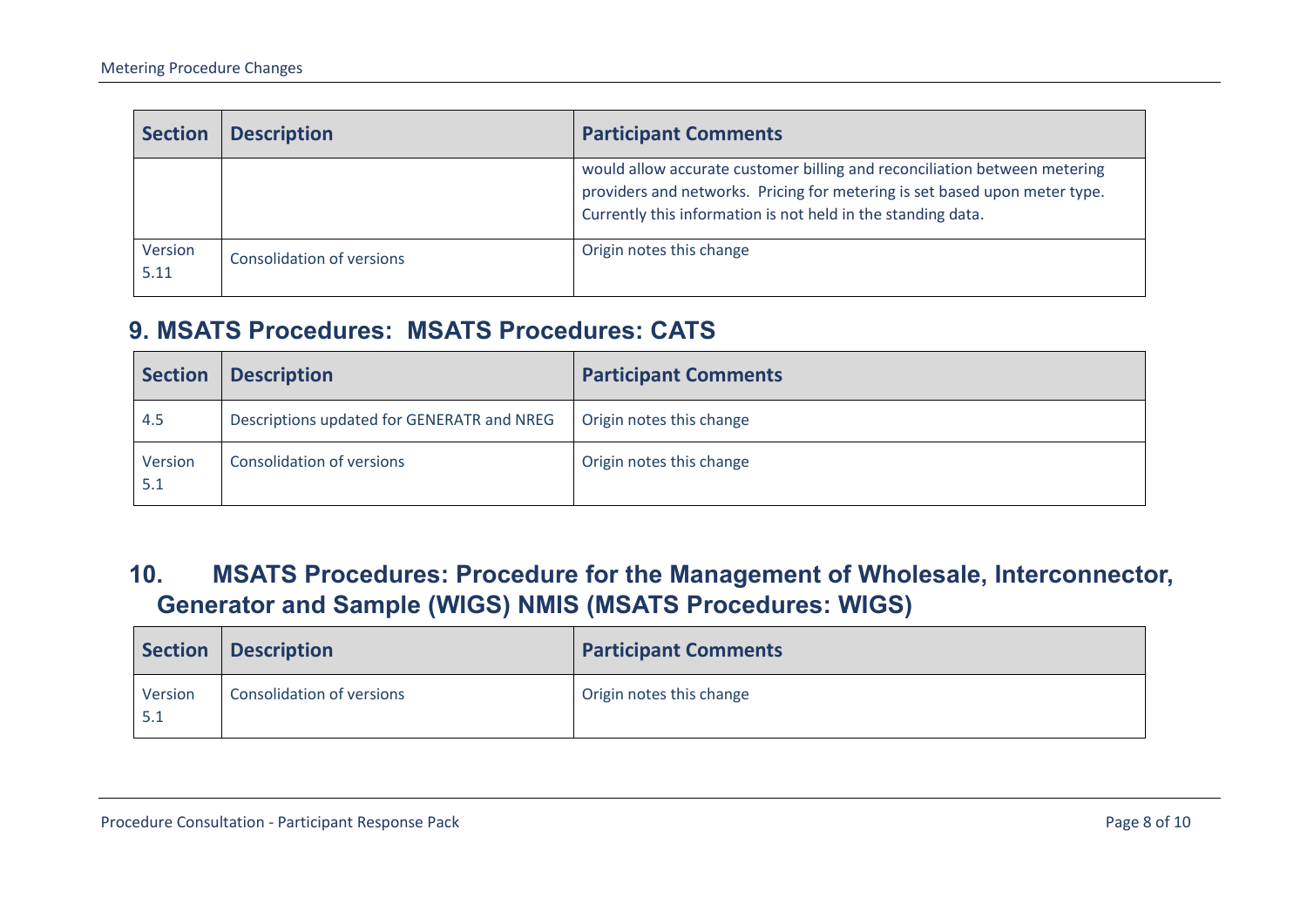| <b>Section</b> | <b>Description</b>                                                                                                                                          | <b>Participant Comments</b> |
|----------------|-------------------------------------------------------------------------------------------------------------------------------------------------------------|-----------------------------|
| 8.21<br>8.2.4  | Added references to AEMO initiating roles                                                                                                                   | Origin notes this change    |
| 8.2.3          | Removed references to current MC initiating a<br>Change Request for transmission network<br>connection points, added references to AEMO<br>initiated roles. | Origin notes this change    |

## **11. Metrology Procedure: Part B - National Electricity Market (Metrology Procedure: Part B)**

|                | Section   Description            | <b>Participant Comments</b> |
|----------------|----------------------------------|-----------------------------|
| Version<br>7.3 | <b>Consolidation of versions</b> | Origin notes this change    |

## **12. MSATS Procedures: (Meter Data Management) MDM Procedures**

<span id="page-8-1"></span><span id="page-8-0"></span>

|                   | Section   Description     | <b>Participant Comments</b> |
|-------------------|---------------------------|-----------------------------|
| Version<br>$-4.3$ | Consolidation of versions | Origin notes this change    |